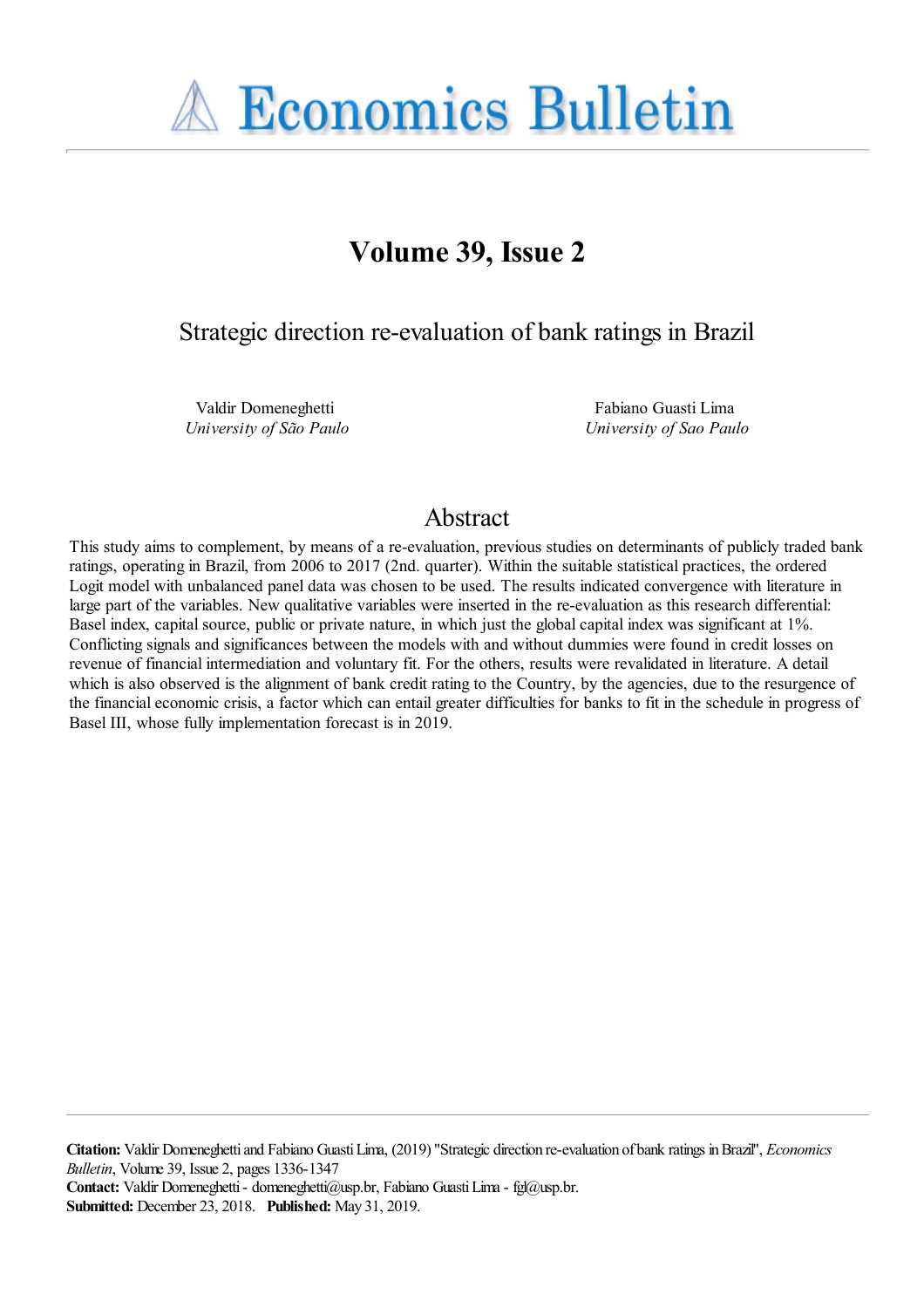## **1 . INTRODUCTION**

This work follows the structure of the paper by Lima, Silveira & Fonseca (2018). The automation process of the international financial system is constant and does not allow setbacks; its future certainly holds difficult situations of comprehension and measurement, an example of which is the blockchain database (confidence protocol), which provides a "certain validity" to cryptocurrency. Bitcoin is the most well-known cryptocurrency, which is not under government control in any country and is traded at the margins of the formal financial system; because of its value expression in today's market, a trading platform for this virtual currency is being structured by the CME Group, which is controlled by the Chicago Mercantile Exchange (the largest mercantile exchange).

Another major factor in the market is the automated negotiations by algorithms which can be processed at a high frequency (high-frequency trading—simultaneous offers which are not always accomplished or are constantly re-evaluated with small gains in each transaction, in significant volume) whose performance, reach, or even risk exposure, have not yet been measured (Almeida, 2016).

The complexity of financial products, the increasing interrelationships between firms in several countries and the lack of barriers between the markets have brought more volatility to businesses and investors. Whether they are institutions, sole proprietorships or small-sized entities, more risks must be taken, either because of a need to perpetuate gains or for seeking greater spreads.

The increasingly advanced software, the higher definition computer screens, the capacity of information processing to present data in colored graphs, and the available complex numerical arrangements lead the public and market operators to forget that such equipment only answers the questions; it does not ask them (Bernstein, 1997).

This greater volatility and complexity of financial products had its greatest consequence, the "subprime" world financial crisis from 2008 on, which culminated in the North American bank failures, the reduction of international liquidity and a greater need for "compliance alongside the market agents". Global financial institutions began to have greater control over their financial operations, with a notably broad focus on the credit risk rating of several financial tools used in the market, regulated by the Basel III agreement; this has not brought more tranquility to investors, since there are uncertainties regarding the effectiveness of rating agencies in measuring the risk level of firms in the wake of the breakdown that took place with investment and securities banks which had been typified as low risk (Bissoondoyal-Bheenick & Treepongkaruna, 2011; Hassan & Barrell, 2013 & Salvador, Pastor & Guevara, 2014).

When reviewing the 8% capital index based on risk that has been fixed since 1993, in the studies for the Bank for International Settlements (BIS) by the Basel Committee on Banking Supervision (BCBS), the use of agency ratings for the banks and securities was not found to produce the necessary effects and became the focus of critical analysis (Altman & Saunders, 2001).

Currently, the implementation of the Basel III agreement, whose participants must accomplish three specific components to improve 2013 levels by 2019, is in progress. The three components are: core capital (shares and retained profits—from 4.5% to 9.5%), additional capital (core capital + additional capital = Level I—from 5.5% to 11.0%) and Level II (Level I + Level II = Regulatory Capital — from 11.0% to 13.0%), requiring adjustments from the banks with the consequent margin reduction for the leverage of asset operations (Bacen, 2013).

Therefore, this work aims to develop a robust reevaluation model by rating the strategic direction of banks which operate in Brazil to typify and measure the important variables tied to the risk ratings of publicly traded banks from  $2006-2017$  ( $2<sup>nd</sup>$  quarter). This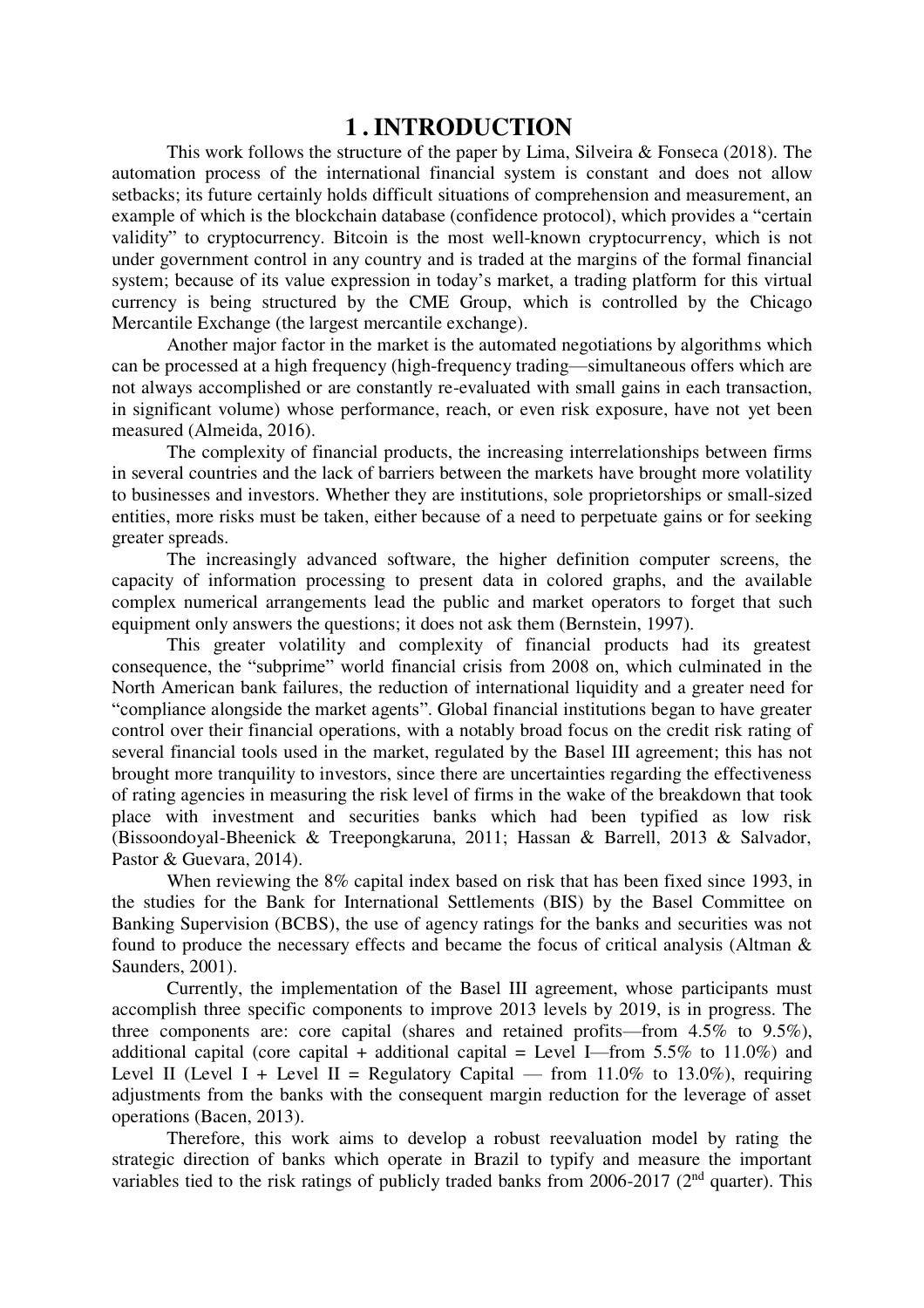study has relevance due to the gap of existing works on the theme, discouraged by the growing use of sophisticated, automatized and diversified trading tools, which hamper the forming of a database for critical analysis and comparison in empirical studies.

Studying minimally explored fields and segments is necessary; the set of indices for this work aims to improve the relationship between the credit risk of the banks operating in Brazil and the assignment of rating agencies which contributes to the investors and market as a whole, due to the relevance of the financial system in the country's context.

## **2 . LITERATURE REVIEW**

The databases utilized indicated rare studies on the analysis of the strategic direction of bank ratings which are updated, demonstrating that the factors approached in the introduction (growing use of sophisticated automatized and diversified trading tools) can contribute to inhibiting researchers in reviewing the theme, even by forming unstable and difficult time comparison databases. In the research, the variables were analyzed with the ordered logit model, which is usually used in nonparametric samples.

When using the ordered logit model, Karminsky & Khromova (2016) considered 3,256 banks (base sample from 1996-2011) and determined that the agencies that assign credit ratings are influenced by economic and trading cycles. The alignment of bank ratings which took place in Brazil in 2006-2017 (2<sup>nd</sup> quarter) corroborates with the sovereign risk of the country at a speculative level. In the study, the financial variables with a greater significance on ratings, leverage, capital cost, financial performance, nonpayment, liquidity/solvency, core business extra income and relevance, along with economic cycles such as price index, foreign trade and Gross Domestic Product (GDP), maximized the model efficiency.

Using the model with panel data, D'Apice, Ferri & Lacitignola (2016) analyzed whether the economic-financial variables were correlated to the agency ratings, considering a 241-bank sample comprised of 39 countries. It was determined that after the 2008 subprime crisis, there was an inflection by rating agencies to focus on bank efficiency.

Multiple linear regression models, ordered logit, support vector machines (SVM) and logical analysis of data (LAD) were used by Hammer, Kogan & Lejeune (2012), to analyze the data of 800 banks, spread over approximately 70 countries in one year (2001). The logical analysis of data and the ordered logit had greater accuracy, respectively.

Hassan & Barrell (2013), through the ordered logit model in a sample of U.S. and England banks (206) during the period from 1994-2009, noticed that efficiency, size and performance depicted 74% to 78% of the banks' credit ratings. They also suggested rating flaws in the prevention and review of the Basel III precepts.

Analyzing the data of banks in Australia (20) and England (49)—from 2006-2009— Bissoondoyal-Bheenick & Treepongkaruna (2009), through an ordered probit model, denoted that compliance in capital adequacy, good assets, liquidity and proper operational performance explained most of the ratings.

By using the stepwise least squares (SLS) model for separating the binary variables included in the ordered probit model, Gogas, Papadimitriou & Agrapetidou (2014), considered the rating of 92 U.S. banks from 2008-2011 and indicated that the size, performance and good assets are efficient estimators, drawing an analogy with the timing loss of the rating agencies in foreseeing the 2008 problems (subprime crisis).

Focusing on Spain, Salvador et al. (2014) used a 44-bank sample from 2000-2009, and through an ordered probit model, they determined that the 2008 crisis sped up the downgrade of small- and medium-sized banks, possibly due to the drop in performance.

This study focuses on the ratings of banks operating in Brazil, with the definition of several explanatory variables in works of this theoretical framework and in the literature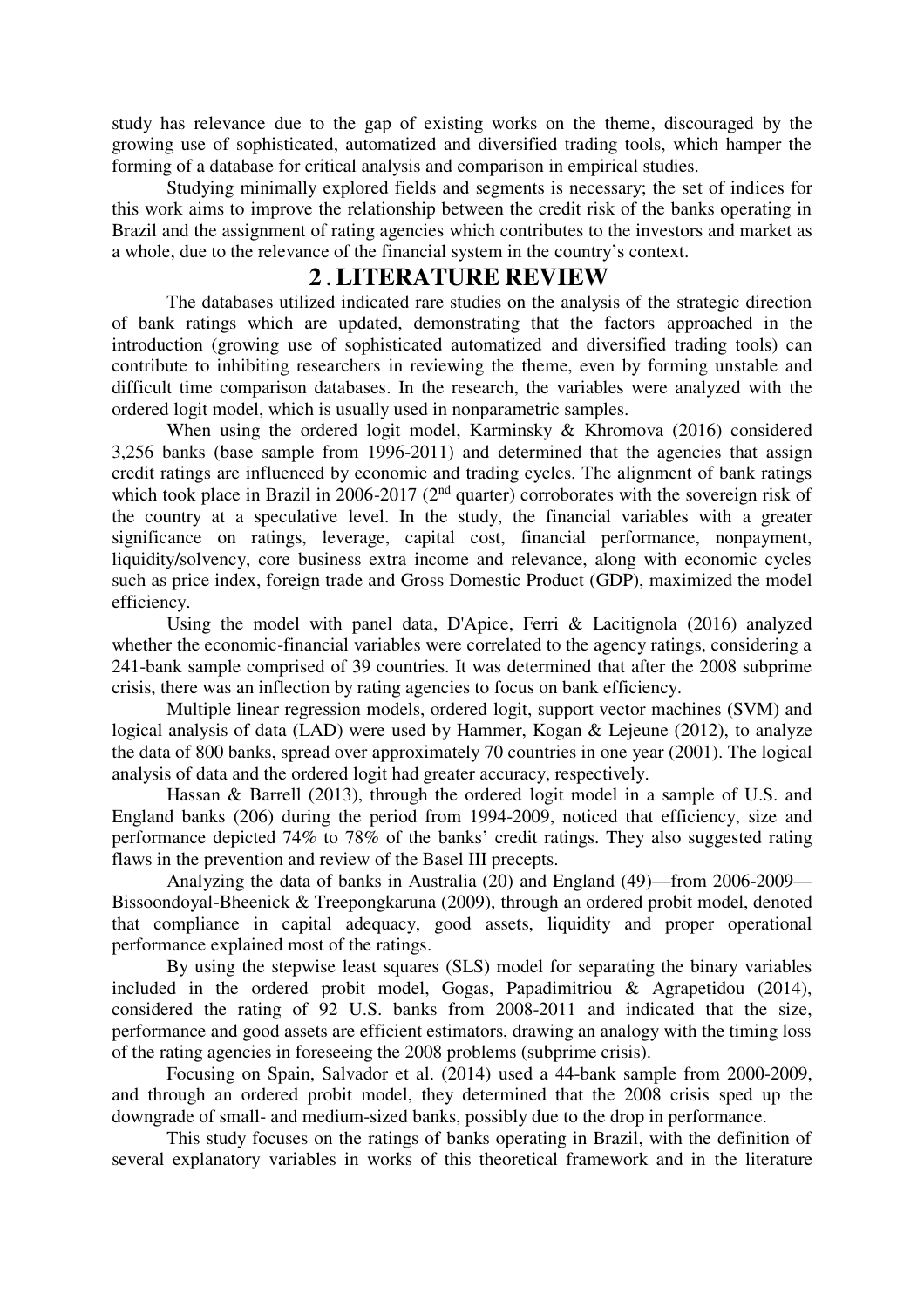analysis indices of balance sheets (Assaf Neto, 2002). The ordered logit model, when applied, best maximized the reach of the strategic rating direction of the banks in the sample.

## **3 . METHODOLOGY**

## **3.1. Sample**

The study focuses on publicly traded banks with stocks in the B3 (new name due to the merger of BM&FBOVESPA and CETIP), with a foreign long-term credit rating (Long Term Bank Deposits—Foreign) stipulated by Moody's during the 2006-2017 (2nd quarter) period. Alternatively, for the banks which have not had their credit ratings stipulated by Moody's, the Fitch rating was used.

The criterion adopted to collect bank credit rating information was the one available at the end of the business quarters (March, June, September and December of each year). The choice of long term bank deposits (foreign) was because of the greater number of ratings stipulated by both rating agencies. For the purpose of balancing in the model and the standardization of grades, the ratings were changed into a 0 to 7 scale, as demonstrated in Table I, in which 0 is the best investment level rating and 7 is the worst speculative level rating. In the study, the scales 0, 1, 6 and 7 have not appeared in the indices of the banks analyzed in the sample—2006-2007 period.

Table I.

| Moody's              | <b>Fitch Rating</b>   | <b>Conversion Scale</b> | Typification                                       |
|----------------------|-----------------------|-------------------------|----------------------------------------------------|
| Aaa                  | AAA                   |                         |                                                    |
| Aa1, Aa2 and Aa3     | AA+, AA and AA-       |                         | Investment level with high quality and<br>low risk |
| A1, A2 and $A3$      | $A+$ , $A$ and $A-$   | $\mathfrak{D}$          |                                                    |
| Baa1, Baa2 and Baa3  | BBB+, BBB and<br>BBB- | 3                       | Medium quality investment level                    |
| Ba1, Ba2 and Ba3     | BB+, BB and BB-       | 4                       | Speculation category with low rating               |
| $B1$ , $B2$ and $B3$ | $B+$ , $B$ and $B-$   |                         |                                                    |
| Caa1, Caa2 and Caa3  | <b>CCC</b>            |                         |                                                    |
| Ca, C                | <b>DDD</b>            |                         | High default risk and low interest                 |

**Rating Conversion of the rating agencies in own scale** 

**Source:** Elaborated by the authors based on the rating agency sites—Fitch Rating and Moody's.

The sample of the banks operating in Brazil with stocks listed in B3 has 13 elements, in which 4 of them are large- and 9 are medium-sized, using the criterion of the monetary authority Bacen.

 Table II indicates that at the end of each year (from 2006 to 2017), 55.1% of the banks in the sample had a speculative-level rating (rates 4 and 5 of the transformation scale); on the other hand, 44.9% of the banks were rated with investment levels (rates 2 and 3). It was also determined that in 2016 and 2017 (2<sup>nd</sup> quarter), all the banks of the sample presented speculative levels (rates 4 and 5) when there was an alignment of the bank ratings, regardless of the economic-financial situation of each one to the sovereign risk in Brazil.

The representative sample indicates that the 13 banks analyzed hold 63.45% of the total assets (R\$ 4.758 of 7.498 trillion reais) and 76.38% of the fixed service sites (17,133 out of 22,431) for the  $2<sup>nd</sup>$  quarter of 2017 (Bacen/FI Data, 2017). Table II.

**Sample banks: long-term bank deposits (foreign) credit risk**—**2006-2017 period**

| Credit risk rating <sup>a</sup><br>Year |  |  |  | Risk level <sup>"</sup> |             |       |
|-----------------------------------------|--|--|--|-------------------------|-------------|-------|
|                                         |  |  |  | Investment              | Speculative | Total |
| 2006                                    |  |  |  |                         |             |       |
| 2007                                    |  |  |  |                         |             |       |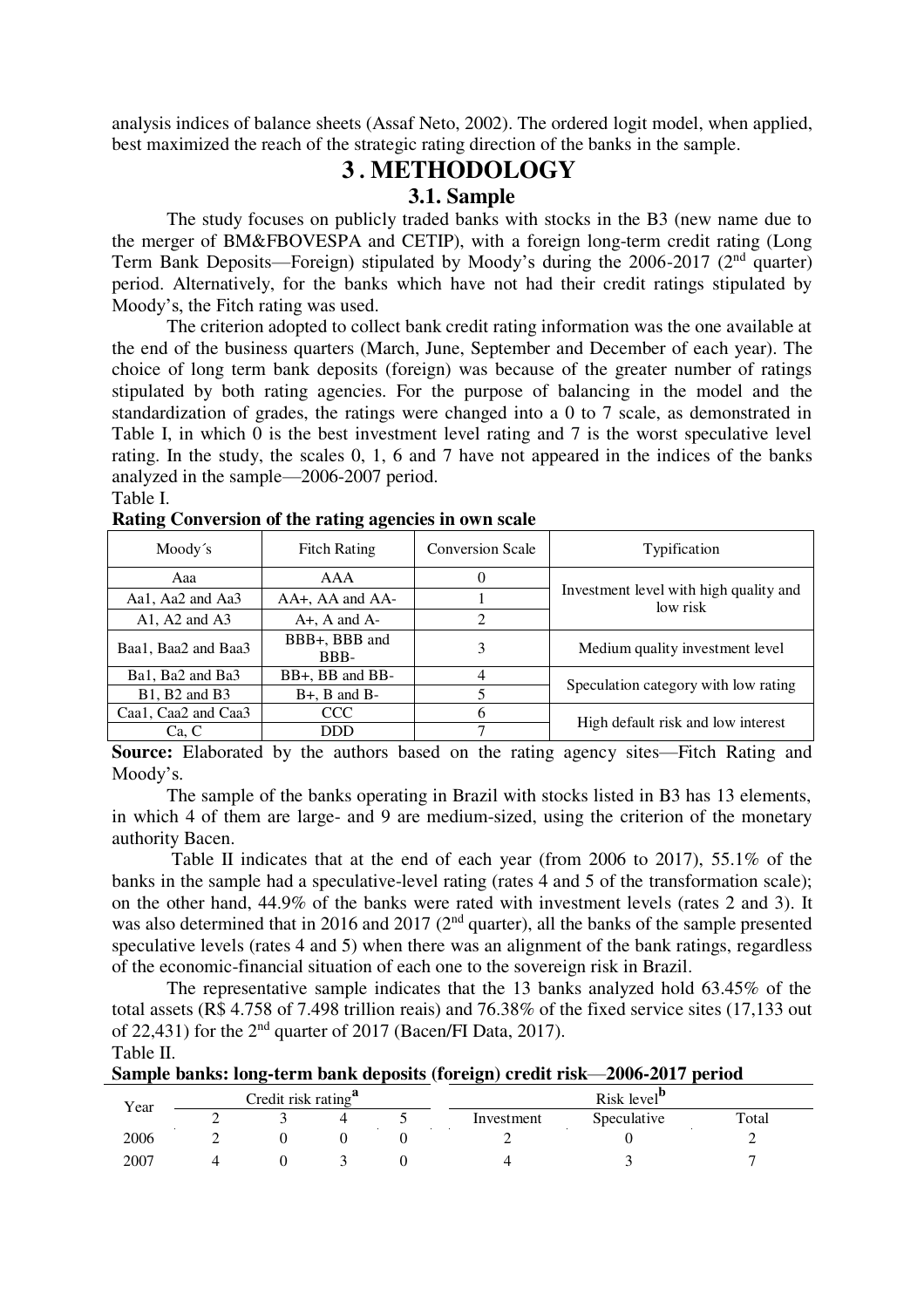| 2008  | 4              |                  | 3              | $\Omega$ |          | 3    | 8     |
|-------|----------------|------------------|----------------|----------|----------|------|-------|
| 2009  | $\overline{4}$ |                  | 3              | $\theta$ | 5        | 3    | 8     |
| 2010  | $\overline{4}$ |                  | $\overline{4}$ | $\theta$ | 5        | 4    | 9     |
| 2011  | 2              | 4                | 5              | $\theta$ | 6        | 5    | 11    |
| 2012  | 2              | 4                | 5              | $\theta$ | 6        | C    | 11    |
| 2013  | 2              | 5                | 5              | $\theta$ |          | 5    | 12    |
| 2014  | $\mathbf{0}$   | 7                | 5              | $\Omega$ | 7        | 5    | 12    |
| 2015  | $\theta$       | 6                | 5              |          | 6        | 6    | 12    |
| 2016  | $\mathbf{0}$   | $\boldsymbol{0}$ | 9              | 4        | $\theta$ | 13   | 13    |
| 2017  | $\mathbf{0}$   | $\boldsymbol{0}$ | 10             | 3        | $\theta$ | 13   | 13    |
| Total | 24             | 29               | 57             | 8        | 53       | 65   | 118   |
| $\%$  | 20.3           | 24.6             | 48.3           | 6.8      | 44.9     | 55.1 | 100.0 |

**<sup>a</sup>** Analysis based on the first quarter of each year.

 $\overline{\phantom{a}}$ 

**<sup>b</sup>** While levels 2 and 3 represent the investment level classifications, levels 4 and 5 indicate the speculative level.

**Source:** Elaborated by the authors based on the rating agency sites - Fitch Rating and Moody's.

#### **3.2. Model and Estimation Method**

The strategic directions of bank ratings have the individual credit risk rank called *rat num*  $lp_{it}$ , as a dependent variable of the model in which *i* is the banks and *t* is the information quarter. As explanatory variables, the economic-financial indices and the binary variables available in the Economatica System<sup>1</sup> and in the FI data of Bacen (Table III) were chosen. The explanatory variables consider the relevant factors, and they are as follows: adequacy/quality of asset, solvency and liquidity (Hammer et al., 2012 and Karminsky & Khromova, 2016).

From the literature, several variables collected and allocated in the model seek to capture the effects provoked by the dependent variable. The first index, which also represents a differential in this work from the literature is the Basel index (*Ind\_Basileia*), which measures the relationship between the FI reference equity and the assets value weighted by the risk (*risk weighted assets* — *RWA*). It is also known as the solvency index, since the financial intermediation activity of the banks involves risks usually supported by capital. The greater the index, the greater the own capital or equity surplus for carrying out greater credit risk operations. The aim of bringing this index to the model is to verify whether this index reflects the FI rating, since the objective of the index is to make the banks have enough capital to stand loss risks in their activities and reveals whether the FI is in accordance with the external and internal laws and regulations; i.e. bank compliance.

In this study, the performance factor was measured by the FI net margin (*marg\_liq*), as in Karminsky & Khromova (2016), Gogas et al. (2014), Caporale, Matousek & Stewart (2012) and Hammer et al. (2012). The net margin is calculated by the net profit ratio generated by the revenue of financial intermediation in each period *t.*

The FI's assets quality adequacy was measured by the leverage, obtained by the ratio between Total Assets (AT) and Net Equity (PL). An increase in this index raises the bank risk since a lower PL in face of the AT indicates a lower capability for the institution to absorb losses in difficult periods (Salvador et al., 2014 and Hammer et al., 2012). The second variable consists of the default potential (*inadimpl*), obtained by the ratio between the PDD

<sup>&</sup>lt;sup>1</sup> Economatica is considered a reference in the development of Investment Analysis solutions. Since its founding in 1986, the company has maintained a 100% focus on collecting and managing highly reliable databases, as well as continuously developing high-performance analytical tools.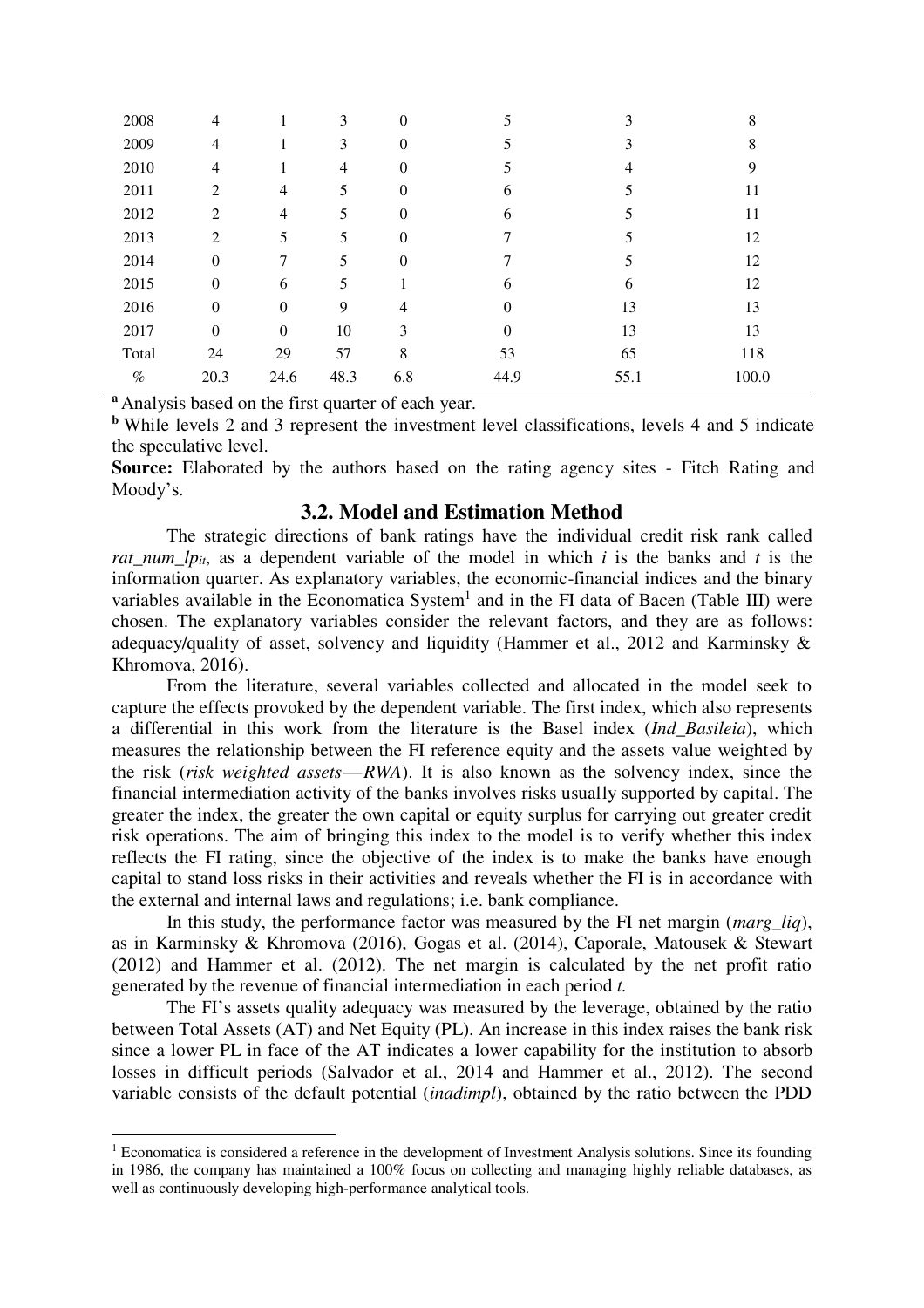(Provision of Doubtful Debtors) and the financial volume of credit operations, since the high values in this variable jeopardize the FI solvency.

For the solvency and liquidity factors, indices which evaluate the capability of the bank honoring their short-term obligations was raised. In this research, loss jeopardy regarding revenues for financial intermediation (*pdd\_rec\_fin*) was used, since the high values of this index reveal revenue jeopardy in covering loss; the loans/deposits index (*empr\_dep*) was used, which was obtained by dividing the credit operations by the total of the deposits raised; the significant values of this measure indicate a greater volume of credits released because of the values raised, reducing the bank's liquidity potential. In addition, the participation of the credit operation volume in relation to total assets (*part empr*) was considered. For direct liquidity evaluation, the immediate liquidity (*liqimediata*) obtained by dividing the availabilities of liquidity financial investments by the cash deposit was adopted; the voluntary fit (*encaixevol*) is a fairer liquidity measure, since it only considers the availabilities and cash deposits, the risk exposed assets variable (*at\_expos\_risco*) represented by the sum of securities and marketable securities (TVM), the derivative tools and credit operations, and the commercial lease in relation to total assets.

To compose the analysis, qualitative variables were also sought, and they are as follows: the origin of bank capital (*origem cap*), a dummy variable in which 1 represents banks with national capital and 0 (Zero) for foreign capital. This variable captures whether the capital origin has an influence on the ratings or if the banks are public or private (*Privado\_Público*), in which 1 is used for private banks and 0 for the public banks, and size (*bco\_grande*), considering 1 for the large banks and 0 (Zero) for the medium-sized banks.

Intercept binary variables were also considered for each year, to test the hypothesis that the rating agencies have been strict on their long-term analysis, as identified by Blume, Lim & Mackinlay (1998) and Jorion, Shi & Zhang (2009). Twelve dummies were created for the years from 2006-2017, in which the constant captures the year 2006.

 Table III briefly shows each one of the variables, their abbreviations, formulas used, the relationship expected to the dependent variable *rat*  $num_lp_{it}$ , and which factor is captured by each independent variable (*var\_ind*) of the model developed herein. Table III.

| Variable                            | Abbreviations | Formula                                                     | Expected<br>Relation<br>ship <sup>a</sup> | Factor<br>captured        |
|-------------------------------------|---------------|-------------------------------------------------------------|-------------------------------------------|---------------------------|
| 1. Basel Index                      | Ind_Basileia  | <b>Reference Equity Risk</b><br><b>Weighted Assets</b>      |                                           | Compliance                |
| 2. Net Margin                       | marg_liq      | <b>Net Profit</b><br>Revenue of Financial<br>Intermediation |                                           | Performance               |
| 3. Leverage                         | leverage      | <b>Total Assets</b><br>Net Equity                           | $+$                                       | Adequacy/                 |
| 4. Default Potential                | inadimpl      | <b>PDD</b><br><b>Credit Operations</b>                      | $+$                                       | Assets quality            |
| 5. Provision of<br>Doubtful Debtors | pdd_rec_fin   | <b>PDD</b><br>Revenue of Financial<br>Intermediation        | $+$                                       |                           |
| 6. Loans/Deposits<br><b>Index</b>   | empr_dep      | <b>Credit Operations</b><br>Deposits                        | $+$                                       | Solvency and<br>Liquidity |
| 7. Loan Participation               | part_empr     | <b>Credit Operations</b><br><b>Total Assets</b>             |                                           |                           |

#### **Description of the independent variables adopted**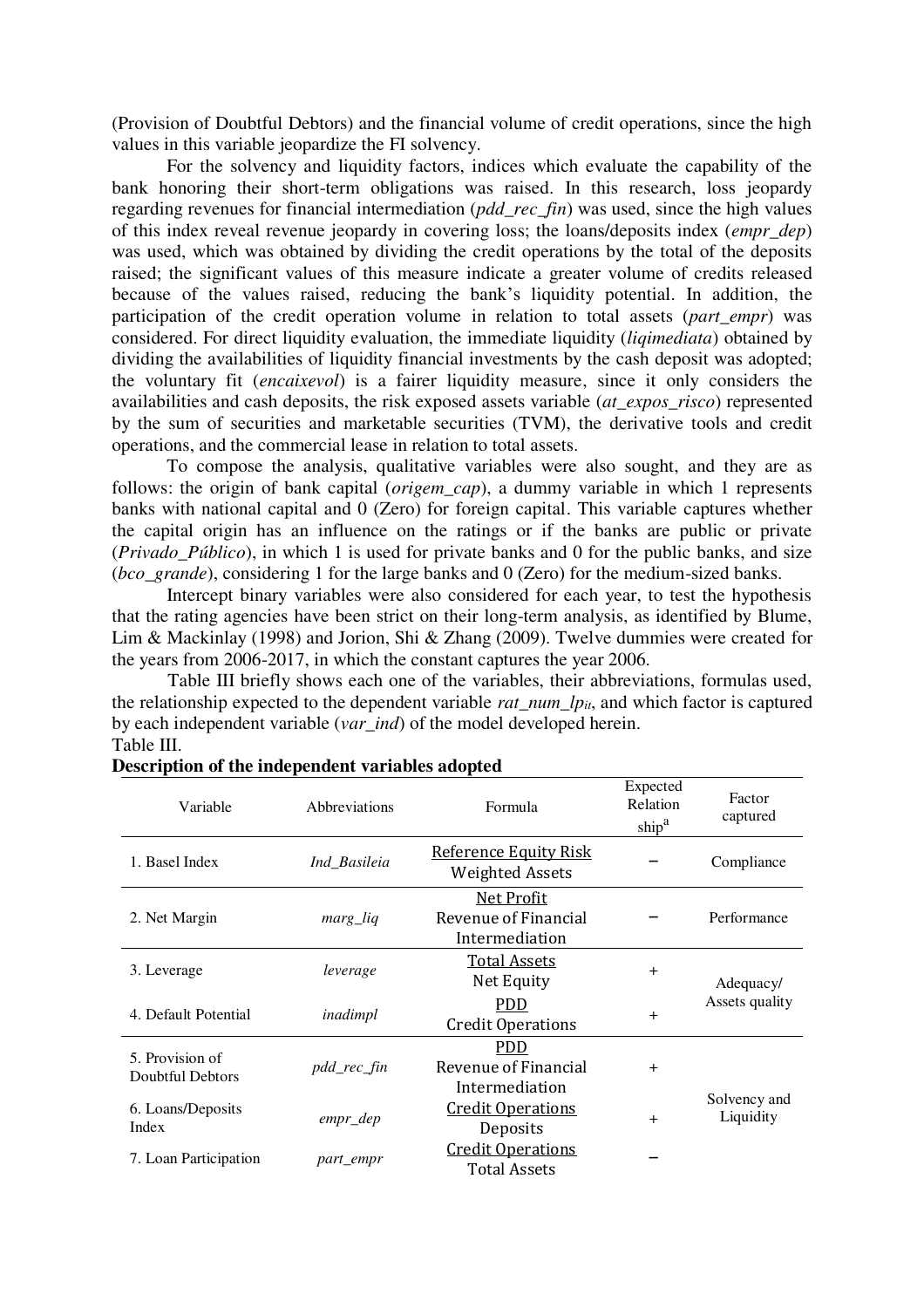| 8. Immediate Liquidity                | ligimediata    | Availability + Net<br>Interfinancial<br>Investment Cash<br>Deposits                         | $+$ |              |
|---------------------------------------|----------------|---------------------------------------------------------------------------------------------|-----|--------------|
| 9. Voluntary Fit                      | encaixavol     | <b>Availability</b><br>Cash Deposits                                                        |     |              |
| 10. Assets Exposed to<br><b>Risks</b> | at expos risco | TVM+ Derivatives +<br><b>Credit Total Assets</b>                                            | $+$ |              |
| 11. Capital origin                    | origem cap     | Binary Variable: 1 -<br>National banks and 0 -<br><i>Foreign banks</i>                      |     |              |
| 12. Nature: public or<br>private      | PrivadoPúblico | Binary Variable: 1 - Private<br>banks and 0 - Public banks                                  |     | Qualitatives |
| 13. Size                              | bco_grande     | Binary Variable: value 1 for<br>banks considered large and 0<br>for those considered medium |     |              |

<sup>a</sup> In the evaluation of the expected relationship between the explanatory variables and the ratings (*rat\_num\_lp<sub>it</sub>*), it must be considered that the credit risk levels vary from 0 to 7, where the higher the level, the lower the rating.

**Source:** Elaborated by the authors according to the results of the research.

In the relationship between *rat\_num\_lp*<sub>*it*</sub> and the independent explanatory variables (*var ind*) summarized in Table III, the equation (1) was estimated by an ordered logit model, using the maximum likelihood method, according to Greene (2003). Such a model is justified by the use of an ordinal qualitative dependent variable and is built from a latent regression for the variable *rat\_num\_lp<sub>it</sub>*, called  $rat\_num\_lp_{it}^*$  *rat\_num\_lp<sub>it</sub>* 

$$
rat\_num\_lp_{it}^* = \sum_{i=0}^{12} \beta_i \times var\_ind_{it} + \varepsilon_t \tag{1}
$$

where *var\_ind* is a vector which represents all the independent variables for the *i*-th financial institution in the period *t* and  $\epsilon_t \epsilon_t$  consists of the error term with normal distribution, zero average and  $\sigma^2 \sigma^2$  variance.

After the  $\beta \beta$  coefficients have been estimated, we come to:

$$
rat\_num\_lp_{it} = prob\left(rat_{num_{lp}} = i\right) = Prob\left(k_{i-1} \le \sum_{i=0}^{12} \beta_i \times var\_ind_{it} + \varepsilon_t \le k_i\right)
$$
 (2)

where  $k_{i-1}k_{i-1}$  and  $k_{i}k_{i}$  are the cut points in each value range with the probabilities calculated by:

$$
Prob\left(k_{i-1} \le \sum_{i=0}^{12} \beta_i \times var\_ind_{it} + \varepsilon_t \le k_i\right)
$$
  
= 
$$
\frac{1}{1 + \exp(-k_i + \sum_{i=0}^{12} \beta_i \times var\_ind_{it})}
$$
  

$$
-\frac{1}{1 + \exp(-k_{i-1} + \sum_{i=0}^{12} \beta_i \times var\_ind_{it})}
$$
 (3)

where  $k_0 k_0$  is defined as  $-\infty - \infty$  and  $k_k k_k$  is  $+\infty + \infty$ .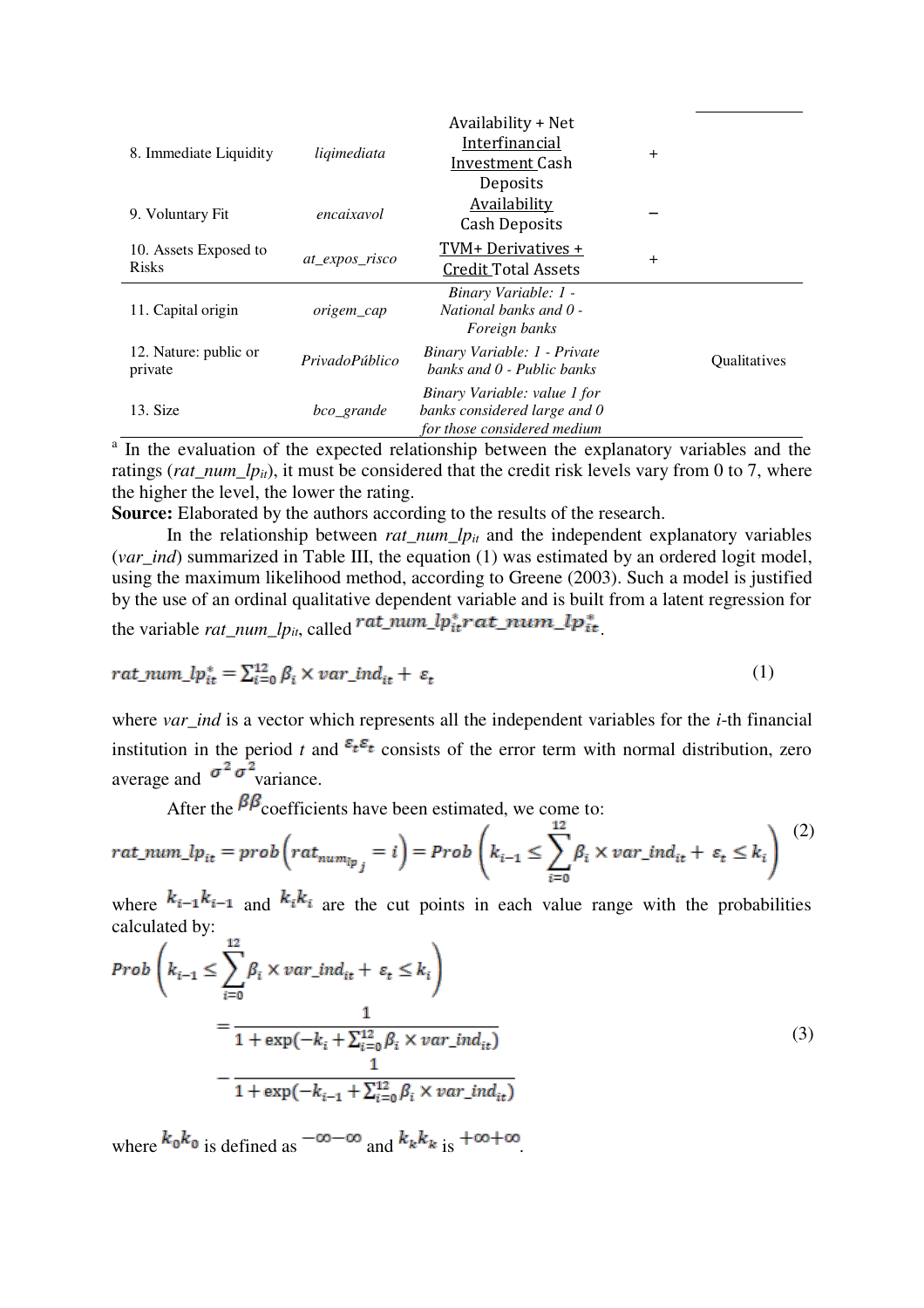Two models were estimated, and in Model I, just the independent variables presented in Table III are considered without the year dummies, which have been included in the second model, Model II. Models for the categories of investment and speculative levels were not estimated due to very little variance in the observations.

In these estimates, it is assumed that the error term captures all the shocks that can affect the rating contemporaneously, for instance, the effects of the economic crisis and other market conditions.

There are no endogenous effects in the models since the rating is defined *posteriori* to the indices published in the financial statements of FI as suggested by Wooldridge (2010).

### **4 . RESULT ANALYSIS**

The use of the robust ordered logit as an estimate of the model specified by equation (1) is in accordance with Caporale et al. (2012) and Hassan & Barrell (2013), whose results are described in Table IV.

Both generated models were estimated with the robust criterion for the correction of heteroscedasticity. Consequently, the *part\_empr* variable was excluded from both models.

Table IV presents the results of Models I and II, with the estimates of the set of banks in the sample. In the second column, the effects on the coefficients after the inclusion of the year dummies (2006-2017) are demonstrated. The two result columns, without and with the incidence of the year dummies, corroborate the accuracy of the models and also moderate the coefficient alternance and their respective signals. The model, with the year dummies effect, maximizes its explanatory capability according to what is corroborated by the determination coefficients  $(R^2)$ , from 59.01% to 69.36% in the results of the models, respectively. Table IV

|                | Model I                |             |           | Model II            |
|----------------|------------------------|-------------|-----------|---------------------|
|                | (without year dummies) |             |           | (with year dummies) |
|                | Coef.                  | p-<br>value | Coef.     | p-value             |
| Ind_Basileia   | 0.033                  | 0.552       | 0.157     | 0.037               |
| origem_cap     | 1.953                  | 0.000       | 2.238     | 0.000               |
| pdd_rec_fin    | $-10.160$              | 0.005       | $-3.368$  | $-0.415$            |
| PrivadoPublico | 4.474                  | 0.000       | 7.548     | 0.000               |
| bco_grande     | $-6.026$               | 0.000       | $-9.011$  | 0.000               |
| empr_dep       | 0.120                  | 0.664       | $-1.395$  | 0.000               |
| part_empr      | 6.954                  | 0.000       | 9.462     | 0.000               |
| liqimediata    | $-3.857$               | 0.000       | $-2.929$  | 0.000               |
| encaixevol     | 0.231                  | 0.122       | 0.441     | 0.033               |
| leverage       | 0.401                  | 0.000       | 0.654     | 0.000               |
| inadimpl       | 8.936                  | 0.473       | 9.279     | 0.538               |
| marg_liq       | $-27.112$              | 0.000       | $-36.745$ | 0.000               |
| part_empr      | omitted                |             | omitted   |                     |
| at_exp_risco   | $-6.106$               | 0.000       | 5.582     | 0.013               |
| <b>Dummies</b> |                        |             |           |                     |
| 2006           |                        |             | $-12.718$ | 0.013               |
| 2007           |                        |             | $-10.975$ | 0.000               |
| 2008           |                        |             | $-12.235$ | 0.000               |
| 2009           |                        |             | $-12.993$ | 0.000               |
| 2010           |                        |             | $-10.165$ | 0.000               |
| 2011           |                        |             | $-9.617$  | 0.000               |

| Results estimated by the ordered logit model—banks which operate in Brazil—2006- |  |
|----------------------------------------------------------------------------------|--|
| 2017 (2 <sup>nd</sup> quarter) period                                            |  |
|                                                                                  |  |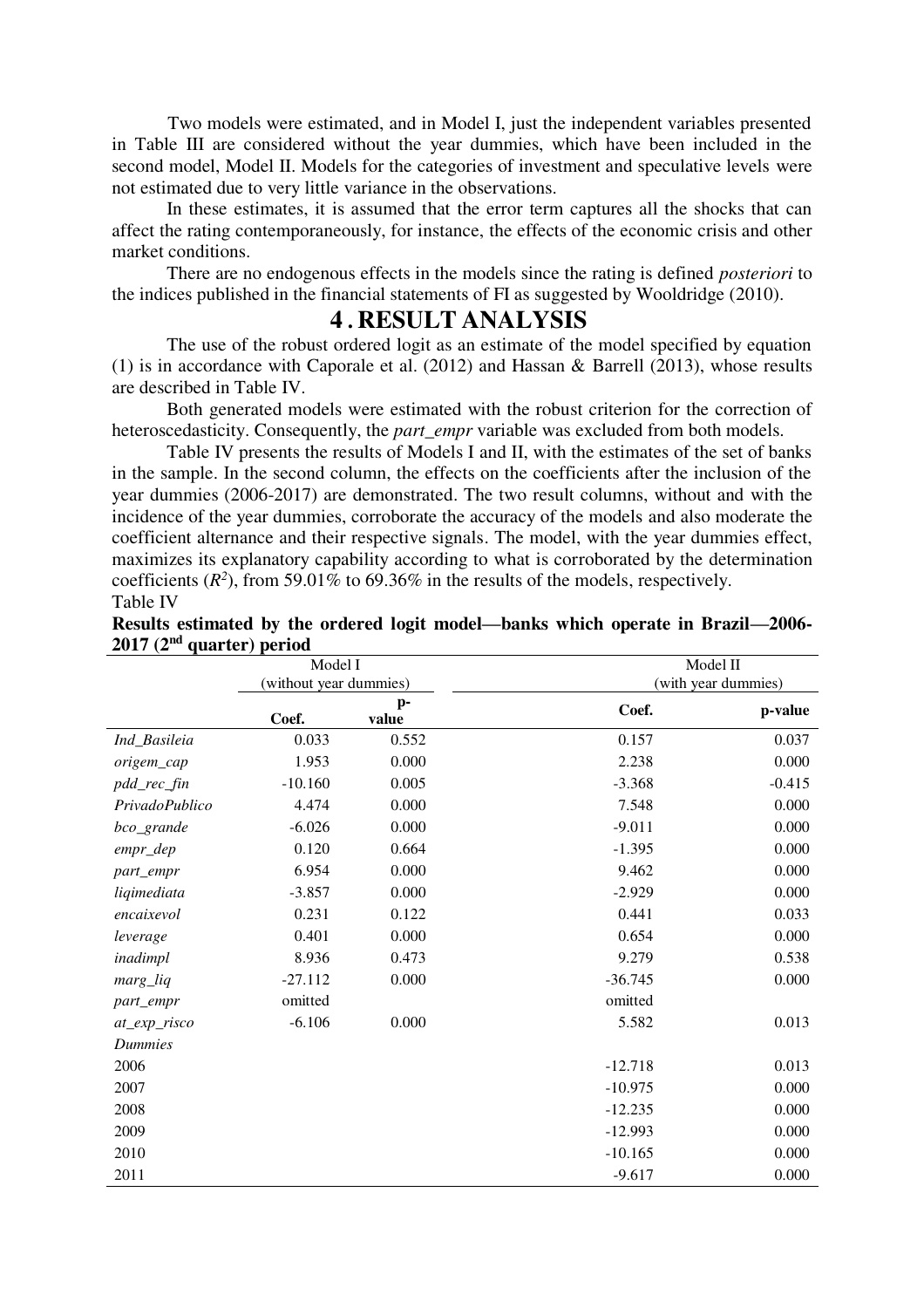| 2012             |          | $-9.727$       | 0.000    |
|------------------|----------|----------------|----------|
| 2013             |          | $-9.153$       | 0.000    |
| 2014             |          | $-9.772$       | 0.000    |
| 2015             |          | $-9.132$       | 0.000    |
| 2016             |          | $\overline{0}$ | omitted  |
| N                | 420      |                | 420      |
| $\mathbb{R}^2$   | 0.5901   |                | 0.6936   |
| <b>Wald Test</b> | 170.1    |                | 118      |
| Prob>Chi2        | (0.0000) |                | (0.0000) |
|                  |          |                |          |

Note: **Ind\_basileia** (Basel index) = Supply of high liquidity assets/ Net outflows in the next 30 days; **origem\_cap** (capital origin) = binary variable; **Privado\_Público** (private or public nature) = binary variable; **bco\_grande** (size) = binary variable; **empr\_dep** (loan and deposit  $index) = Credit Operations/'.$  Deposits; **part** empr (loan participation) = Credit Operations/ Total Assets; **liqimediata** (immediate liquidity) = Availabilities + Liquidity Interfinancial Investments/Cash Deposit; **encaixevol** (voluntary fit) = Availabilities/Cash Deposit; **leverage** (leverage) = Total Assets/Net Equity; **inadimpl** (default potential) = PDD/Credit Operations; **marg** liq (net margin) = Net Profit/ Financial Intermediation Revenue and **at expos** risco (risk exposed assets) = TVM + Derivatives + Credit/ Total Assets.

**Source:** Elaborated by the authors according to the results of the research.

The Wald test rejects the joint null hypothesis for the coefficients of the dummies which guarantees greater robustness in the estimate of Model II. Analyzing the signal and the significance of the coefficients of these dummy variables, they (albeit negative) increase the values in the year sample, which may be an indication of ratings "tightening" by the agencies due to greater credit risk exposure by the FI. In recent years, Damasceno, Artes & Minardi (2008) corroborated the results herein, characterized by impacts and crunches in the Brazilian economy with an unfavorable macroeconomic scenario and high interest rates, disfavoring the intermediation activity.

The qualitative variables, capital origin and public or private banks were significant at 1% with positive coefficients, indicating that both FI groups (medium and large) are subject to the same measuring criteria, which is a positive point in favor of the agencies. The FI size was also significant at 1%, but with a negative signal (opposite); i.e., larger banks tend to have better rating classifications. This result is similar to the studies developed for the country group (Pasiouras, Gaganis & Zopounidis, 2006; Bellotti, Matousek, & Stewart, 2011; Caporale et al., 2012 and Hassan & Barrell, 2013).

When analyzing the quantitative variables, it became apparent that, although it is not significant in Model II, the *Ind\_Basileia* variable is significant at 5% in Model II, reflecting the regulatory importance imposed by the government toward the Basel III agreement compliance; it also reflects the signal, which is contrary to what is expected, since the high values of the Basel index show good solvency conditions, and they should be contributing to reducing the rating in the adopted range, with lower values for the best rating assignments.

On the other hand, the *pdd\_rec\_fin* variable had significance at 1% in Model I, but it was not significant in Model II. The negative signal (opposite) is at odds with what was expected in the literature (positive), which can be explained by the fluctuation of the values of this variable during the period analyzed since the values began to fluctuate in recent years due to the worsening economic situation in Brazil.

Regarding the *empr\_dep* variable, it was significant at 1% in Model II with a signal contrary to what was expected, and it was not significant in Model I. Positive values were expected, because if this index takes on higher values, they may correspond to greater volumes released in low quality credits, which would lead to a worsening rating. On the other hand, *inadimpl* was not significant in the period analyzed; this result is contrary to, for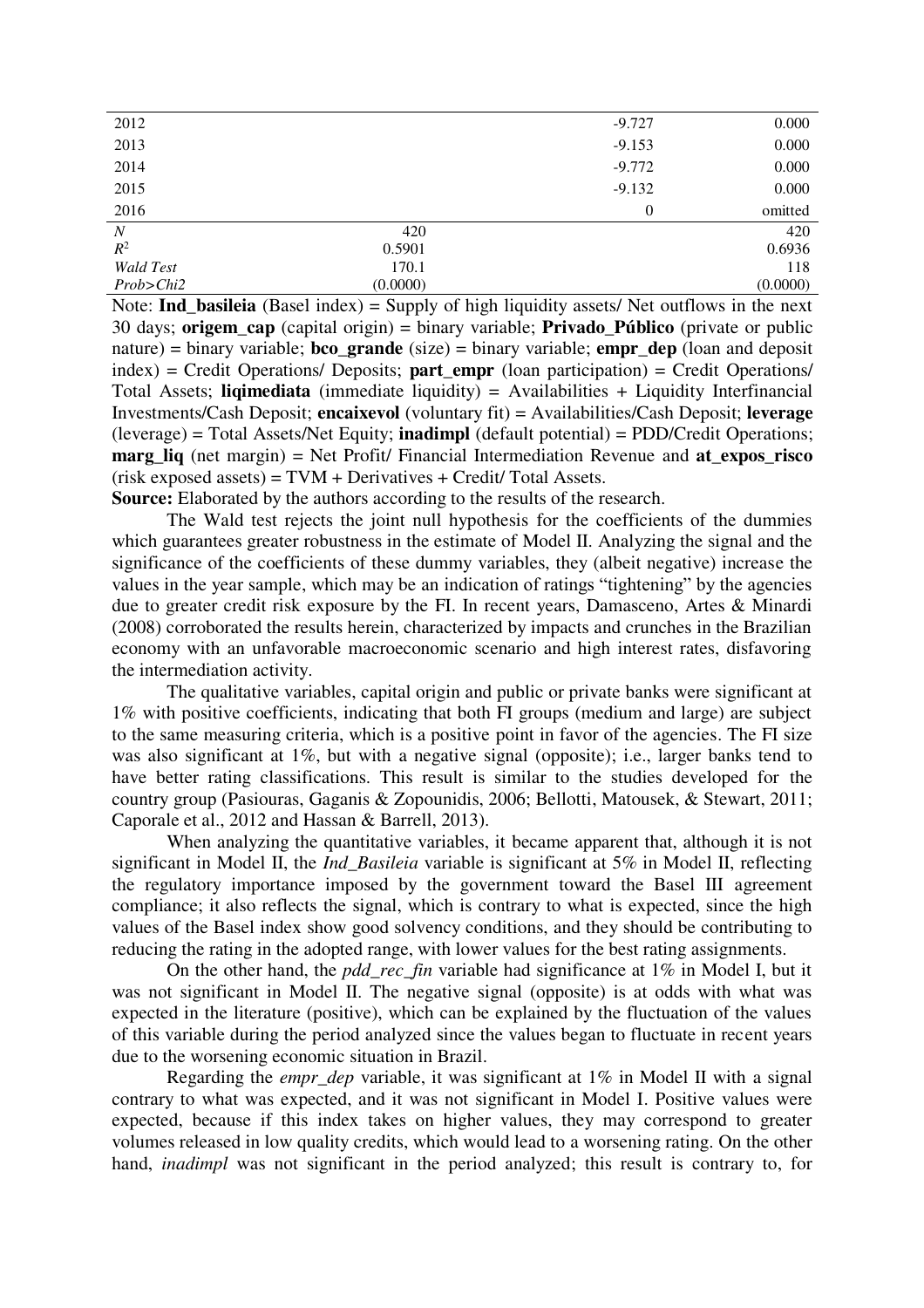example, the literature by Karminsky & Khromova (2016), despite the signal being correct because it was a high impact index in the rating.

The other indices, *leverage* and *at\_expos\_risco* were significant at 1% in both models, indicating that they were positively related to the FI rating. On the other hand, *marg\_liq* had a negative impact on credit risk, tending to improve the ratings when presenting high and positive values; this was expected based on the literature. The *encaixevol* has not presented significance at 1% in either model.

Presenting the efficiency of the model regarding the bank credit rating accuracy level when compared to those set by the risk rating agencies, 370 accuracies out of the 442 possible were determined, i.e., an accuracy of 83.71% (Table V).

It is highlighted that the model efficiency, with a relevant accuracy percentage, was higher than the index in the study by Öğüt, Doğanay, Ceylan & Aktaş (2012) with the exclusive Turkish bank sample which had an accuracy of 62.49%, and it aligned with the result obtained by Gogas et al. (2014) in a study of U.S. banks, which presented a similar accuracy of 83.70%.

#### Table V

|           |     | ັ   |                          |    |       |
|-----------|-----|-----|--------------------------|----|-------|
| Rating of |     |     | <b>Rating Forecasted</b> |    |       |
| Agencies  |     |     |                          |    | Total |
|           | 82  | 14  |                          |    | 96    |
|           | 7   | 114 |                          |    | 144   |
|           |     | 14  | 152                      |    | 172   |
|           |     |     |                          | 22 | 30    |
| Total     | 100 | 142 | 73                       | ^¬ | 442   |

#### **General accuracy rate of rating forecast**

**Source:** Elaborated by the authors according to the research results.

The forecasts are carried out through the ordered logit model in which, from the independent variables inserted in each quarter, the occurrence likelihood is calculated for each of the ratings found in the sample; i.e., the likelihood of the bank being ranked as Cat II, III, IV or V rating, according to the informative table in this paper. Thus, the forecasted rating will be considered as the one with the greatest likelihood among all the probabilities forecasted in each rating. Success is diagnosed if the rating forecast (through the greatest likelihood obtained in each of the ratings possible) is equal to the rating collected in the sample. If they are different (the forecast is lower or higher), it is seen as an error. The total of the successes refers to their sum divided by the total of the forecasted ratings.

Next, the main conclusions of the research from the literature are reviewed and the outlined objectives are presented.

### **5 . CONCLUSIONS**

This study aimed to revalidate the rating determinants of the main Brazilian publicly held financial institutions from 2006-2017. Overall, the research revalidated that the FI ratings are mostly explained by economic-financial indices which reflect the performance and quality of the information available in the market on liquidity, compliance and their assets' solvency and bank liquidity. Additionally, the greater risk attributed to medium-sized banks compared to large-sized institutions was confirmed.

There was also evidence of rating "tightening" by the agencies due to a greater exposure to credit risk by the FI, herein evinced in recent years, characterized by impacts and crunches in the Brazilian economy with an unfavorable macroeconomic scenario and high interest rates, disfavoring the intermediation activity.

Qualitative variables, such as the measures of the Basel index and expected credit losses in the intermediation revenues, were not significant within the limits expected, as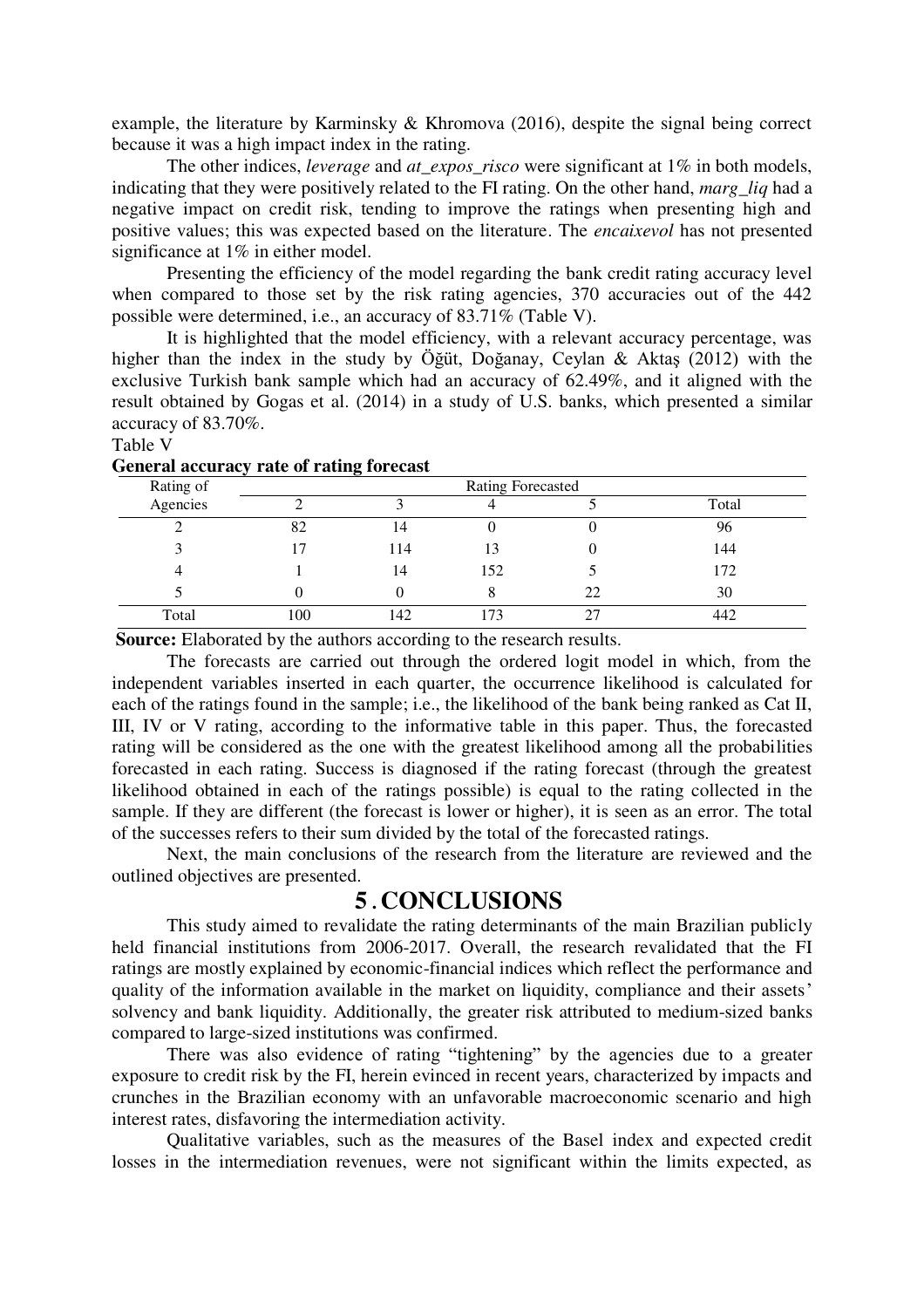initially expected. Reasons can be explained by the transition phase in which Brazil is implementing the Basel III agreement and the aforementioned economy adversities.

This research proposes the beginning of a discussion for the revalidation of the rating determinants of Brazilian financial institutions which is essential in periods of crisis and change, not only in accounting for but also in the adjustments to the international criteria of credit risk assignment in legislations occurring in Brazil. It is also worth highlighting the complex design of structured operations in markets which are more exposed to interest fluctuations, as in Brazil. The importance of such analysis, for the banks, lies in the knowledge of the need to revalidate their risk models with variables that actually impact their rating, which directly affect their investment and loan decisions.

New research can expand the spectrum demonstrated herein with comparisons between developing country FIs, the separation of specific crisis periods with more fractionated data and differentiated statistical methods with greater qualitative variables.

## **6 .BIBLIOGRAPHICAL REFERENCES**

- Almeida, Miguel S. (2016). Introdução à negociação de alta frequência. Cadernos dos mercados de valores mobiliários nº 54 – Comissão do Mercado de Valores Mobiliários de Portugal (CMVM). Recovered on November 17, 2017 from http://www.cmvm.pt/pt/EstatisticasEstudosEPublicacoes/CadernosDoMercadoDeValore sMobiliarios/Documents/Cad54Artigo2.pdf.
- Altman, Edward I., Saunders, Anthony (2001). An analysis and critique of the BIS proposal on capital adequacy and ratings. Journal of Banking & Finance, 25(1), 25-46. doi: 10.1016/S0378-4266(00)00116-3. Recovered on November 02, 2017 from http://www.sciencedirect.com/science/article/pii/S0378426600001163.
- Assaf Neto, A. (2002). Estrutura e Análise de Balanços-Um Enfoque Econômico-Financeiro. (7ª ed.) São Paulo: Atlas.
- B3-BMF&BOVESPA-CETIP (2017). Ações e Derivativos. Recovered on October 25, 2017 from http://www.bmfbovespa.com.br/pt\_br/produtos/listados-a-vista-ederivativos/renda-variavel/ empresas-listadas.htm.
- Bacen (2013). Projeto Basileia GT Liquidez. Recovered on November 11, 2017 from http://www.bcb.gov.br/fis/pstaw10/apresenta/estudo/impacto/basileia.
- Bacen (2017). IF Data Relatórios financeiros de bancos com atuação no Brasil. Recovered on November 09, 2017 from https://www3.bcb.gov.br/informes/relatorios.
- Bacen (2017). Basiléia III Implantação no Brasil. Recovered on November 10, 2017 from https://www.bcb.gov.br/pec/appron/apres/Apresentacao\_Sergio\_Odilon\_Coletiva\_Basile ia\_III-1-3-2012.pdf.
- Banco Data (2017). Indicadores trimestrais de bancos com atuação no Brasil. Recovered on November 03, 2017 from https://bancodata.com.br/busca.
- Bellotti, T., Matousek, R., & Stewart, C. (2011). Are rating agencies' assignments opaque? Evidence from international banks. Expert Systems with Applications, 38(4), 4206- 4214.doi: 10.1016/j.eswa.2010.09.085. Recovered on November 03, 2017 from http://www.sciencedirect.com/science/article/pii/S0957417410010420.
- Bernstein, Peter L. (1997). Desafio aos deuses: a fascinante história do risco. (2ª ed.) Rio de Janeiro: Campus.
- Bissoondoyal-Bheenick, E., & Treepongkaruna, S. (2011). An analysis of the determinants of bank ratings: comparison across ratings agencies. Australian Journal of Management, 36(3), 405-424. doi: 10.1177/0312896211426676. Recovered on November 03, 2017 from http://journals.sagepub.com/doi/abs/10.1177/0312896211426676.
- Blume, M. E., Lim, F. and Mackinlay, A. C. (1998). The Declining Credit Quality of U.S. Corporate Debt: Myth or Reality? The Journal of Finance, 53(4), 1389–1413.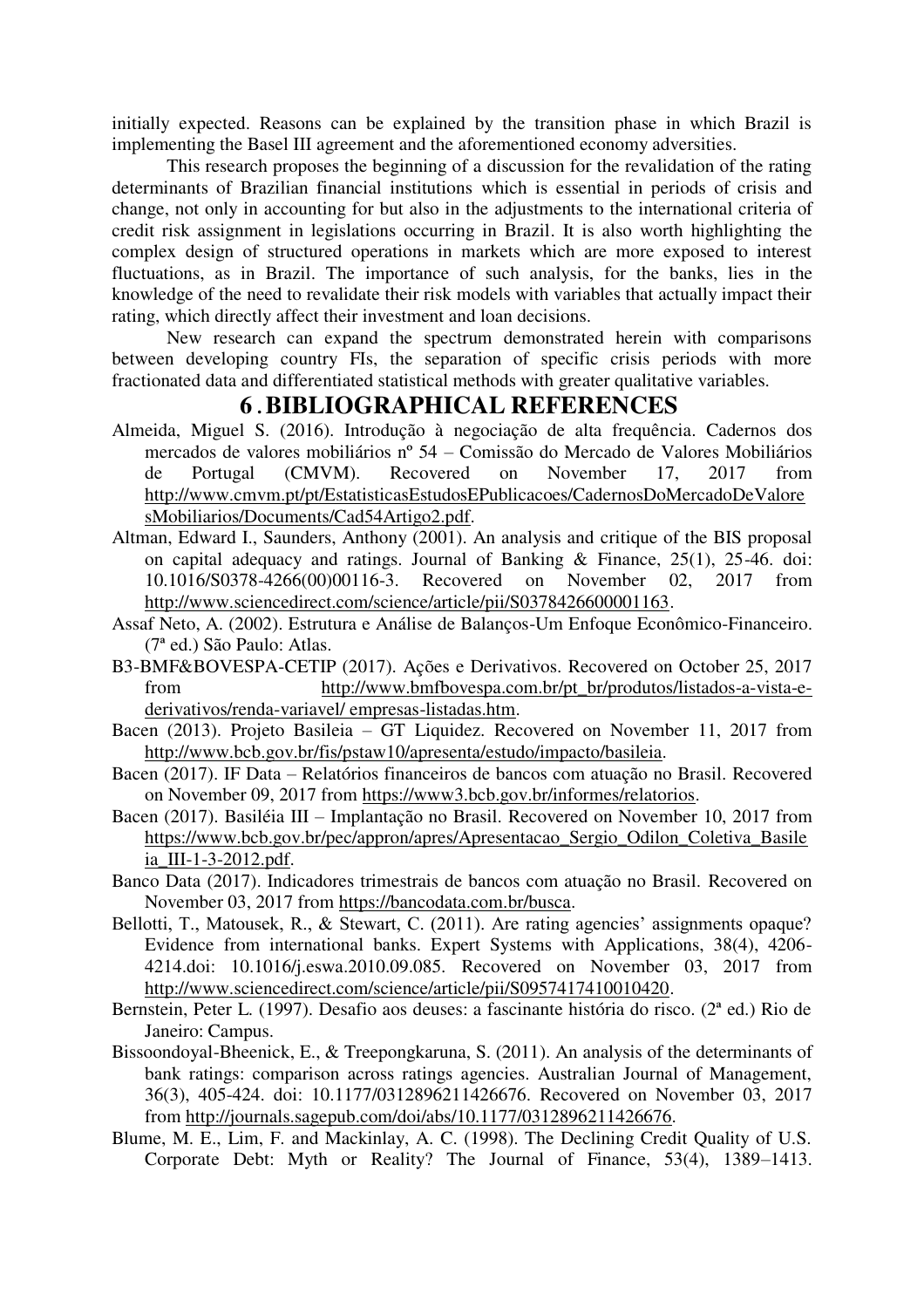doi:10.1111/0022-1082.00057. Recovered on November 01, 2017 from http://onlinelibrary.wiley.com/doi/10.1111/0022-1082.00057/full.

- Caporale G., Matousek R., & Stewart C. (2012). Ratings assignments: Lessons from international banks. Journal of International Money and Finance, 31(6), 1593-1606. doi: 10.1016/j.jimonfin.2012.02.018. Recovered on November 02, 2017 from http://www.sciencedirect.com/science/article/pii/S0261560612000599.
- D'Apice, V., Ferri, G., & Lacitignola, P. (2016). Rating Performance and Bank Business Models: Is There a Change with the 2007–2009 Crisis? Italian Economic Journal, 2(3), 385-420, doi: 10.1007/s40797-016-0036-9. Recovered on November 01, 2017 from https://link.springer.com/article/10.1007/s40797-016-0036-9.
- Damasceno, D. L., Artes, R., & Minardi, A. M. A. F. (2008). Determinação de rating de crédito de empresas brasileiras com a utilização de índices contábeis. RAUSP, 43(4), 344-355. Recovered on November 01, 2017 from http://www.redalyc.org/html/2234/223417504005/.
- Economatica (2017). Accounting and financial data of banks operating in Brazil. Recovered on October 25, 2017 from https://economatica.com/.
- Fitch Ratings (2017). External long-term rating of banks operating in Brazil. Recovered on October 31, 2017 from https://www.fitchratings.com.br/banks.
- Gogas, P., Papadimitriou, T., & Agrapetidou, A. (2014). Forecasting bank credit ratings. The Journal of Risk Finance,15(2),195–209.doi:10.1108/JRF-11-2013-0076.Recovered on November 19,2017 from http://www.emeraldinsight.com/doi/full/10.1108/JRF-11-2013-0076.
- Greene, W. H. (2003). Econometric Analysis. (5th ed.) New Jersey: Prentice-Hall.
- Hammer, P. L., Kogan, A., & Lejeune, M. A. (2012). A logical analysis of banks' financial strength ratings. Expert Systems with Applications, 39(9), 7808-7821. doi: 10.1016/j.eswa.2012.01.087. Recovered on November 01, 2017 from http://www.sciencedirect.com/science/article/pii/S0957417412001005.
- Hassan, O. & Barrell, R. (2013). Accounting for the determinants of banks' credit ratings. Brunel University London - Economics and Finance Working Paper, 13(2). Recovered on November 03, 2017 from https://www.brunel.ac.uk/\_data/assets/pdf\_file/0015/274011/1302.pdf.
- Jorion, P., Shi, C. & Zhang, S. (2009). Tightening credit standards: the role of accounting quality. Review of Accounting Studies, 14(1), 123-160. doi/10.1007/s11142-007-9054-z. Recovered on November 02, 2017 from https://link.springer.com/article/10.1007/s11142-007-9054-z.
- Karminsky, A. M. & Khromova, E. (2016). Extended modeling of banks' credit ratings. Procedia Computer Science, 91, 201-210. doi: 10.1016/j.procs.2016.07.058. Recovered on November 02, 2017 from http://www.sciencedirect.com/science/article/pii/S1877050916312418.
- Lima, F.G.; Silveira,R.L.F.; Fonseca,C.V.C..Os Determinantes dos Ratings de Crédito dos Bancos Brasileiros. RAC.Revista de Administração Contemporânea(online),v.22, p.178- 200, 2018.
- Moodys (2017). External long-term rating of banks operating in Brazil. Recovered on November 01, 2017 from https://www.moodys.com/page/search.aspx? cy=global&kw=bancos&searchfrom=GS&spk=qs&tb=1.
- Öğüt, H., Doğanay, M.M., Ceylan, N.B. & Aktaş, R. (2012). Prediction of bank financial strength ratings: The case of Turkey. Economic Modelling, 29(3), 632–640. doi: 10.1016/j.econmod.2012.01.010. Recovered on November 01, 2017 from http://www.sciencedirect.com/science/article/pii/S0264999312000235.
- Pasiouras, F., Gaganis, C. & Zopounidis, C. (2006). The impact of bank regulations, supervision, market structure, and bank characteristics on individual bank ratings: A